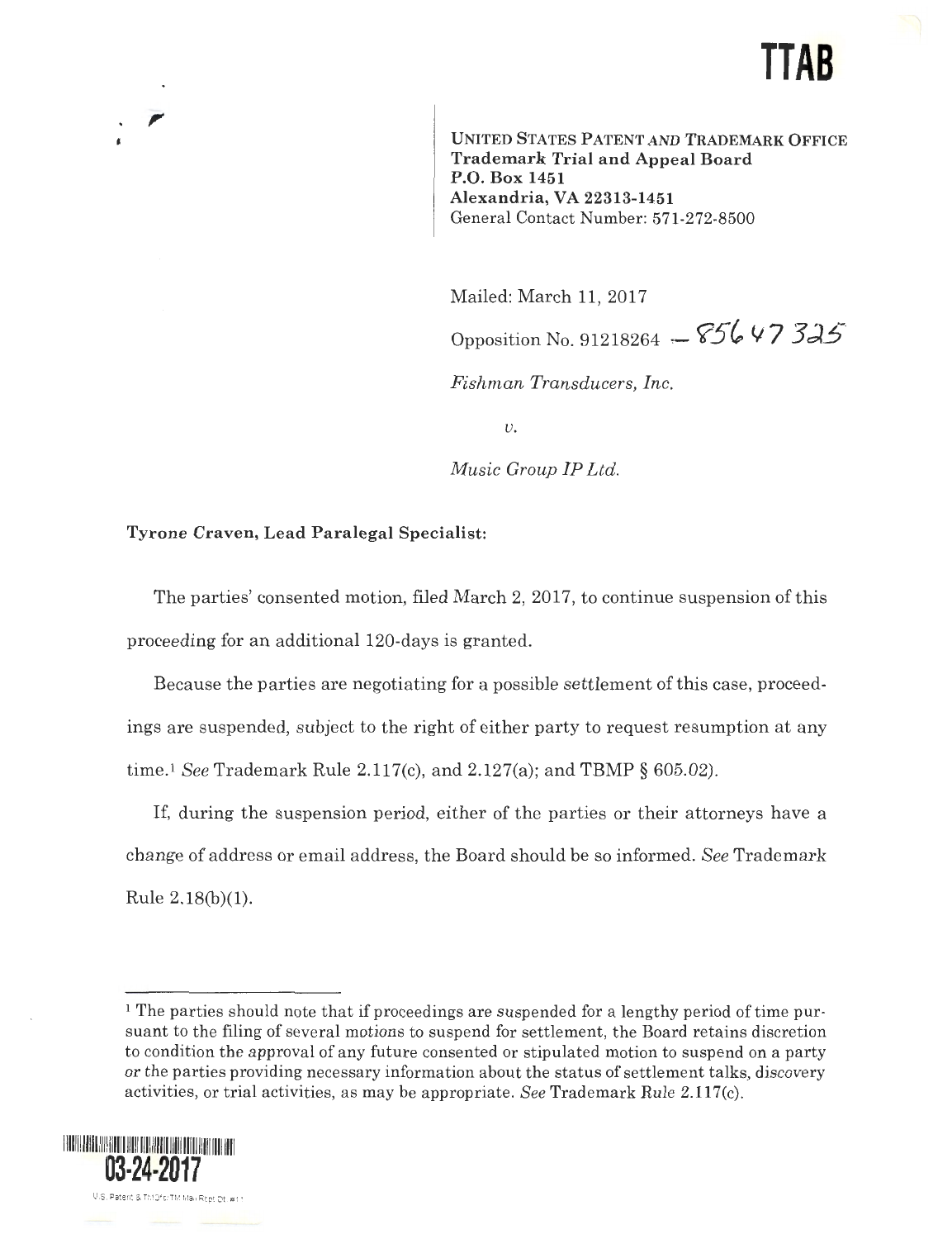$\ddot{\phantom{1}}$ 

/ In the event that there is no word from either party concerning the progress of their negotiations, upon conclusion of the suspension period, proceedings shall resume without further notice or order from the Board, upon the schedule set forth in the parties' motion.

The parties are reminded that there is a continuing obligation to provide a report on the progress of the parties' settlement efforts to establish good cause for any further extension or suspension. Such report must include: a recitation of issues that have been resolved and issues that remain to be resolved, and a firm timetable for resolution. Absent such a report, any future motion to extend or suspend may not be approved, even though agreed to by the parties.

Generally, the Federal Rules of Evidence apply to Board trials. Trial testimony is taken and introduced out of the presence of the Board during the assigned testimony periods. The parties may stipulate to a wide variety of matters, and many requirements relevant to the trial phase of Board proceedings are set forth in Trademark Rules 2.121 through 2.125. These include pretrial disclosures, the manner and timing of taking testimony, matters in evidence, and the procedures for submitting and serving testimony and other evidence, including affidavits, declarations, deposition transcripts and stipulated evidence. Trial briefs shall be submitted in accordance with Trademark Rules 2.128(a) and (b). Oral argument at final hearing will be scheduled only upon the timely submission of a separate notice as allowed by Trademark Rule 2.129(a).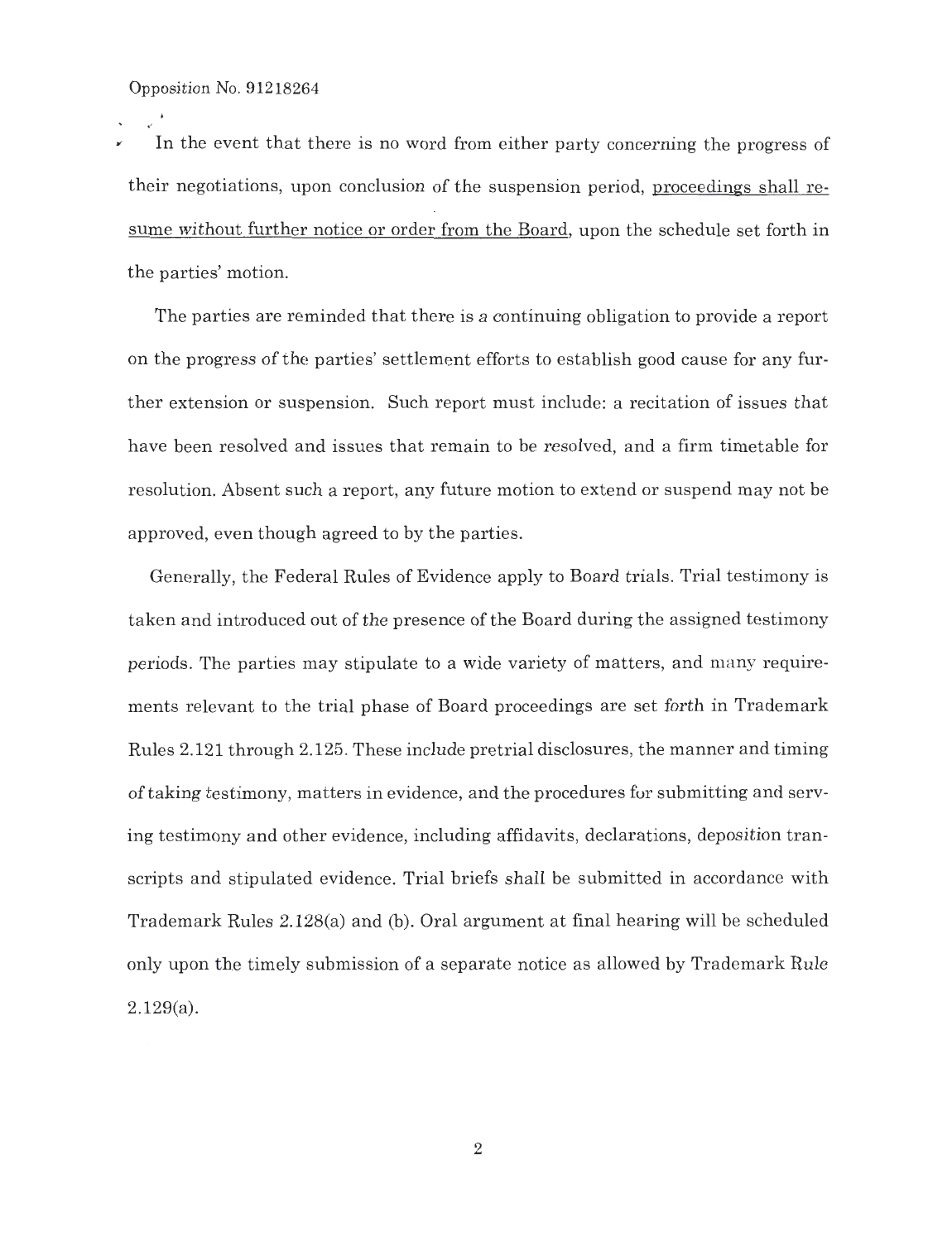## NOTICE, CHANGES TO THE TRADEMARK TRIAL AND APPEAL BOARD ("BOARD") RULES OF PRACTICE EFFECTIVE JANUARY 14, 2017

The USPTO published a Notice of Final Rulemaking in the Federal Register on October 7 2016, at 81 Fed. Reg. 69950. It sets forth several amendments to the rules that govern *inter partes* (oppositions, cancellations, concurrent use) and ex parte appeal proceedings. A correction to the final rule was published on December 12, 2016, at 81 Fed. Reg. 89382.

For complete information, the parties are referred to:

- The Board's home page on the uspto.gov website: http://www.uspto.gov/trademarksapplication-process/trademark-trial-and-appear-board-ttab
- The final rule: http://www.uspto.gov/sites/default/files/documents/81 %20FR%2069950.pdf
- The correction to the final rule: http://www.uspto.gov/sites/default/file s/documents/81 %20FR%2089382.pdf
- A chart summarizing the affected rules and changes: http://www.uspto.gov/sites/default/files/documents/RulesChart 12 9 16.pdf

For all proceedings, including those already in progress on January 14, 2017, some of the changes are: THRUSHOLDENS ALL THE RESERVE THE REPORT OF A PROPER DWORM (ALL TIME

- All pleadings and submissions must be filed through ESTTA. Trademark Rules 2.101,  $2.102, 2.106, 2.111, 2.114, 2.121, 2.123, 2.126, 2.190$  and  $2.191$ <sub>MPM</sub> and  $...$  , ... *reserve in three*
- · Service of all papers must be made by email, unless otherwise stipulated. Trademark Rule 2.119. . • ,., . "''\'' ·.
- Response periods are no longer extended by five days for service by first-class mail, Priority Mail Express®, or overnight courier. Trademark Rule 2.119.
- Deadlines for submissions to the Board that are initiated by a date of service are 20 days. Trademark Rule 2.119. Responses to motions for summary judgment remain 30 days. Similarly, deadlines for responses to discovery requests remain 30 days.
- All discovery requests must be served early enough to allow for responses prior to the close of discovery. Trademark Rule 2.120. Duty to supplement discovery responses will continue after the close of discovery.
- Motions to compel initial disclosures must be filed within 30 days after the deadline for serving initial disclosures. Trademark Rule 2.120.
- Motions to compel discovery, motions to test the sufficiency of responses or objections, and motions for summary judgment must be filed prior to the first pretrial disclosure deadline. Trademark Rules 2.120 and 2.127.
- Requests for production and requests for admission, as well as interrogatories, are each limited to 75. Trademark Rule 2.120.
- Testimony may be submitted in the form of an affidavit or declaration. Trademark Rules 2.121, 2.123 and 2.125.
- New requirements for the submission of trial gvidence and deposition transcripts...  $r_{\text{J}}$  wounds Trademark Rules 2.122, 2.123, and 2.125.
- For proceedings filed on or after January 14, 2017, in addition to the changes set forth. above, the Board's notice of institution constitutes service of complaints. Trademark Rules

2,105(a) and 2,113(a), measure would be received the all residents respectively in  $r$ .

IS YOUR TELEVISION IN A LINE SHOW THAT IS A RELEASE IS

1:,1

,.. '

( ) and surface to goe with

This is only a summary of the significant content of the Final Rule. All parties involved in or contemplating filing a Board proceeding, regardless of the date of commencement of the proceeding, should read the entire Final Rule.

The Committee of the Committee of the Committee of the Committee of the Committee of the Committee of the Committee of the Committee of the Committee of the Committee of the Committee of the Committee of the Committee of t